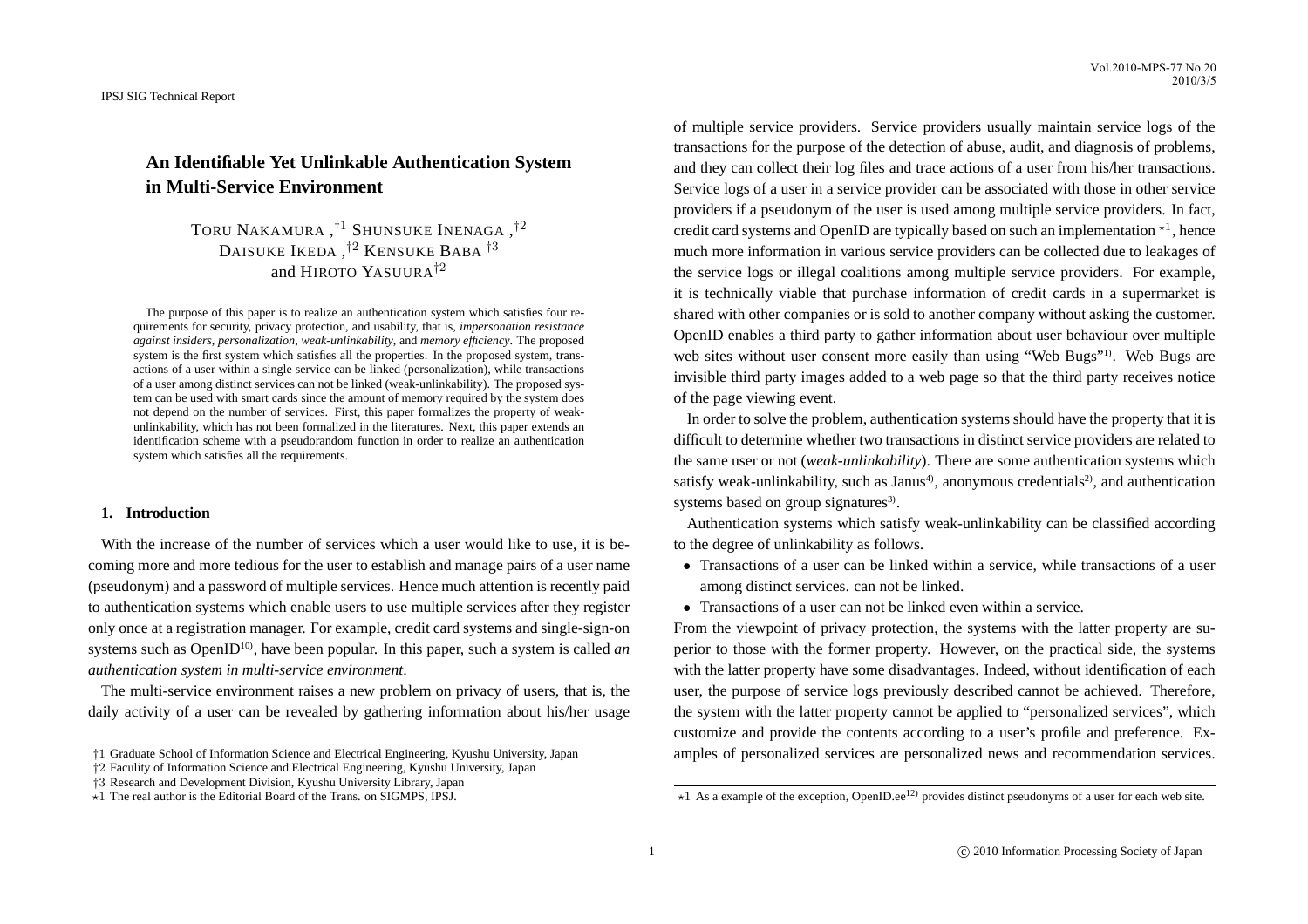In the systems with the former property, service providers can identify each user (*personalizasion*), hence they can maintain the service logs of their users and personalized service can be treated. In this paper, we focus on the systems with the former property.

A appropriate strategy to realize weak-unlinkability depends on the way how a user maintains pairs pseudonym and a password. We consider the way that a user maintains the pairs. There are two ways on how to maintain pairs, that is, (1) doing by himself and (2) delegating the maintenance of the pairs to a trusted third party, such as a registration manager. We focus on the case (1) in this paper. In the case (1), some trusted devices, such as PCs and smart cards, are usually used for storing the pairs. A straightforward solution that satisfies both weak-unlinkability and personalization is that each user stores the table of the pairs of a pseudonym and a password for all service providers. In this solution, the amount of memory required by the system is proportional to the number of service providers. This solution would be an efficient solution to realize weak-unlinkability for systems with PCs as they have enough amount of memory. However, in this paper we are interested in situations where the portability of device of a user is indispensable, such as the use of ATM machines. Hence we consider a smart card as a device of a user. Since smart cards have much less memory than PCs, the above straightforward solution is unsuitable for smart cards when the number of service providers is considerably large. For example, VISA, which is a company that offers credit card services, provides the assurance of acceptance at more than 30 million Merchant outlets in  $2009^{14}$ . In another instance, the number of web sites which support OpenID is about 50 thousand in July 2009<sup>11)</sup>. Therefore, it is important for any authentication system with smart cards to require as little amount of memory as possible in order to store pseudonyms and passwords (*memory efficiency*).

In practical systems, the entities who try to impersonate a legitimate user are not only eavesdroppers but also malicious service providers. Therefore, authentication systems should have the property that an adversary cannot impersonate a legitimate user even if the adversary is a service provider (impersonation resistance against insiders).

The requirements for an authentication system considered in this paper are the following.

- *Personalization*: service providers can identify each user.
- *Weak-unlinkability*: it is difficult to determine whether two transactions among distinct service providers are the same user's or not.
- *Memory efficiency*: the amount of memory for pseudonyms and passwords does not depend on the number of service providers.
- *Impersonation resistance against insiders*: even if an adversary is a service provider, the adversary cannot impersonate a legitimate user.

We propose an extension of an *identification scheme*<sup>5)</sup> to realize the first authentication system which satisfies all the requirements previously described. Identification schemes consist of a key-generating algorithm and an interactive identification protocol. Identification schemes are required that a prover is always able to convince a verifier who the prover is, whereas any adversary cannot impersonate the prover even after getting interactions between the prover and the verifier. We note that there is no authentication system satisfies all of the requirements as far as we know. The overview of our extended identification protocol is as follows.

- First, a user generates a pair of a pseudonym and a secret-key for each service provider from the *service ID* corresponding to the service which the user wants to use by pseudorandom functions<sup>6)</sup>.
- Next, the user and the service provider follow an identification protocol.

In order to evaluate our identification scheme, we define some properties, which correspond to the above requirements concerning authentication systems, based on the computational theory. We also prove that our identification scheme satisfies all the properties. To our knowledge, the definition of weak-unlinkability has not been formalized based on the computational theory, hence we introduce the first formalization of weakunlinkability. The definition of impersonation resistance in this paper is based on the formalization of security of identification schemes shown by Goldreich<sup>5)</sup>.

Gabber *et al.*<sup>4)</sup> proposed an authentication system, named Janus. In the Janus system, a user generates a pair of a pseudonym and a password for each service provider from his/her secret and the corresponding service ID with a cryptographic function. Hence the amount of memory does not depend on the number of service providers. The Janus system satisfies personarization, weak-unlinkability, and memory efficiency. However, the property of impersonation resistance was not much treated in this paper. Juang<sup>8)</sup> and Hwang and Shiau<sup>7</sup> proposed authentication systems in multi-service environment with smart cards which satisfy memory efficiency. However, these systems cannot achieve weak-unlinkability. Liao and Wang<sup>9)</sup> proposed the anonymous authentication system in multi-service environment with smart cards which have memory efficiency and weak-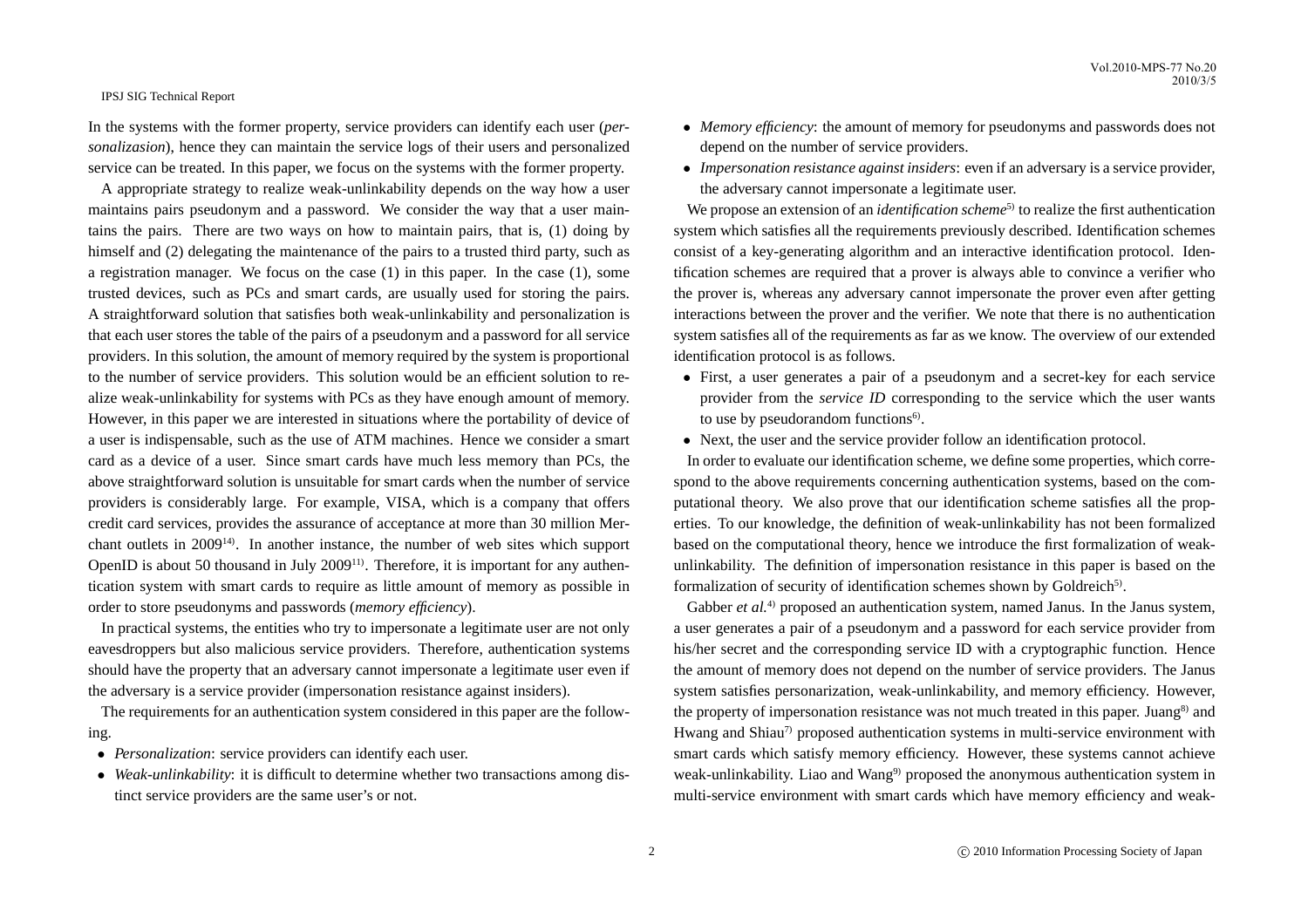unlinkability. However, service providers cannot identify each user in the system. Similarly, in anonymous credential systems<sup>2)</sup> and in the systems based on group signatures<sup>3)</sup>, service providers cannot identify each user.

# **2. Identification Scheme**

In this paper, we show an extension of an identification scheme which realizes an authentication system which satisfies all the requirements, that is, impersonation resistance against insiders, personalization, weak-unlinkability, and memory efficiency. In this section, we first show the definition of identification schemes<sup>5)</sup>. Next, we discuss the extension of the definition of identification schemes based on an equality of protocols.

# **2.1 Definitions**

An *interactive Turing machine* (ITM) is a multi-tape Turing machine with read-only input tapes, a read-and-write work tape, a write-only output tape, a pair of communication tapes, and a read-and-write switch tape consisting of a single cell. One communication tape is read-only and the other is write-only.

Two ITMs  $\mathcal A$  and  $\mathcal B$  are said to be linked if

- an input tape of  $A$  coincides with an input of  $B$ ,
- $\bullet$  the read-only communication tape of  $\mathcal A$  coincides with the write-only communication tape of  $B$ , and vice versa, and
- the switch tape of  $A$  coincides with that of  $B$ .

The shared input tape is called the *common input tape* of the two ITMs, while the other tapes are called an *auxiliary input tape*. A *joint computation* of two linked ITMs is a sequence of pairs of the local configurations (that is, the state, the contents of the tapes, and the positions of the heads) of the ITMs, where the configuration of one ITM is not modified when the configuration of the other ITM is modified, which is realized by the switch tape (if the content of the switch tape is 0, the configuration of the one ITM is modified, and otherwise that of the another one is modified). The output of a joint computation is the content of the output tape of one of the ITMs.

The output of a Turing machine A on an input x is denoted by  $A(x)$ . We denote by  $\langle A, B \rangle$  a joint computation of ITMs A and B, and by  $\langle A(y), B(z) \rangle(x)$  its output on a common input x, an auxiliary input y for A, and an auxiliary input z for B. We sometimes omit the brackets if the input tapes are blank. In the rest of this paper, we

sometimes call a Turing machine A an "algorithm" A, and a joint computation  $\langle A, B \rangle$  a "protocol". If A is a probabilistic algorithm,  $A_r(x)$  denotes the output of A on an input x and random coins r. We denote by  $p(n)$  denotes any polynomial of  $n \in \mathbb{N}$ .

We show the definition of identification schemes. An identification scheme consists of a probabilistic algorithm and a protocol. Identification schemes are required that an entity (prover) is always able to convince another entity (verifier), whereas any adversary cannot fool the verifier into believing that he/she is the prover. Furthermore, any adversary cannot impersonate the prover even after receiving polynomially many proofs of identity from the prover.

**Definition 1** An *identification scheme* is a pair of a probabilistic polynomial-time algorithm I and a protocol  $\langle \mathcal{P}, \mathcal{V} \rangle$  of two probabilistic polynomial-time ITMs such that

• *Viability:* for any  $n \in \mathbb{N}$ , any  $\alpha \in \{0, 1\}^n$ , and any  $s \in \{0, 1\}^n$ ,

$$
Pr[\langle \mathcal{P}(s), \mathcal{V} \rangle(\alpha, \mathcal{I}_s(\alpha)) = 1] = 1,
$$

• Impersonation resistance against insiders: for any pair  $(\mathcal{B}', \mathcal{B}'')$  of probabilistic polynomial-time ITMs, any sufficiently large  $n \in \mathbb{N}$ , any  $\alpha \in \{0, 1\}^n$ , and any z,

 $\Pr[\langle \mathcal{B}''(z,T), \mathcal{V} \rangle(\alpha, \mathcal{I}_S(\alpha)) = 1] < \frac{1}{\alpha}$  $\frac{1}{p(n)},$ 

where S is a random variable uniformly distributed over  $\{0, 1\}^n$  and T is a random variable describing a sequence of outputs  $\langle \mathcal{P}(S), \mathcal{B}'(z) \rangle (\alpha, \mathcal{I}_S(\alpha))$  in polynomially many trials.

Then, the string s is called a *secret-key*, the string  $\alpha$  is called a *pseudonym*, the algorithm  $I$  is called a *verifying-key generating algorithm*, the output of  $I$  is called a *verifying-key*, and the protocol  $\langle P, V \rangle$  is called an *identification protocol*.

#### **2.2 Extension Based on Equality of Protocols**

In this section, we extend the identification scheme by an equality of protocols. We also prove that the extended identification schemes satisfies viability and impersonation resistance.

For any protocol  $\langle A, B \rangle$  and any input x, there exists a protocol  $\langle A, B' \rangle$  such that

$$
\langle A, B \rangle(x) = \langle A'(x), B'(x) \rangle.
$$

In addition, there exists a protocol  $\langle A'', B'' \rangle$  such that

$$
\langle \mathcal{A}'(x),\mathcal{B}'(x)\rangle=\langle \mathcal{A}''(x),\mathcal{B}''\rangle.
$$

**Lemma 1** For any identification protocol  $\langle \mathcal{P}, \mathcal{V} \rangle$ , any  $n \in \mathbb{N}$ , any  $\alpha \in \{0, 1\}^n$ , and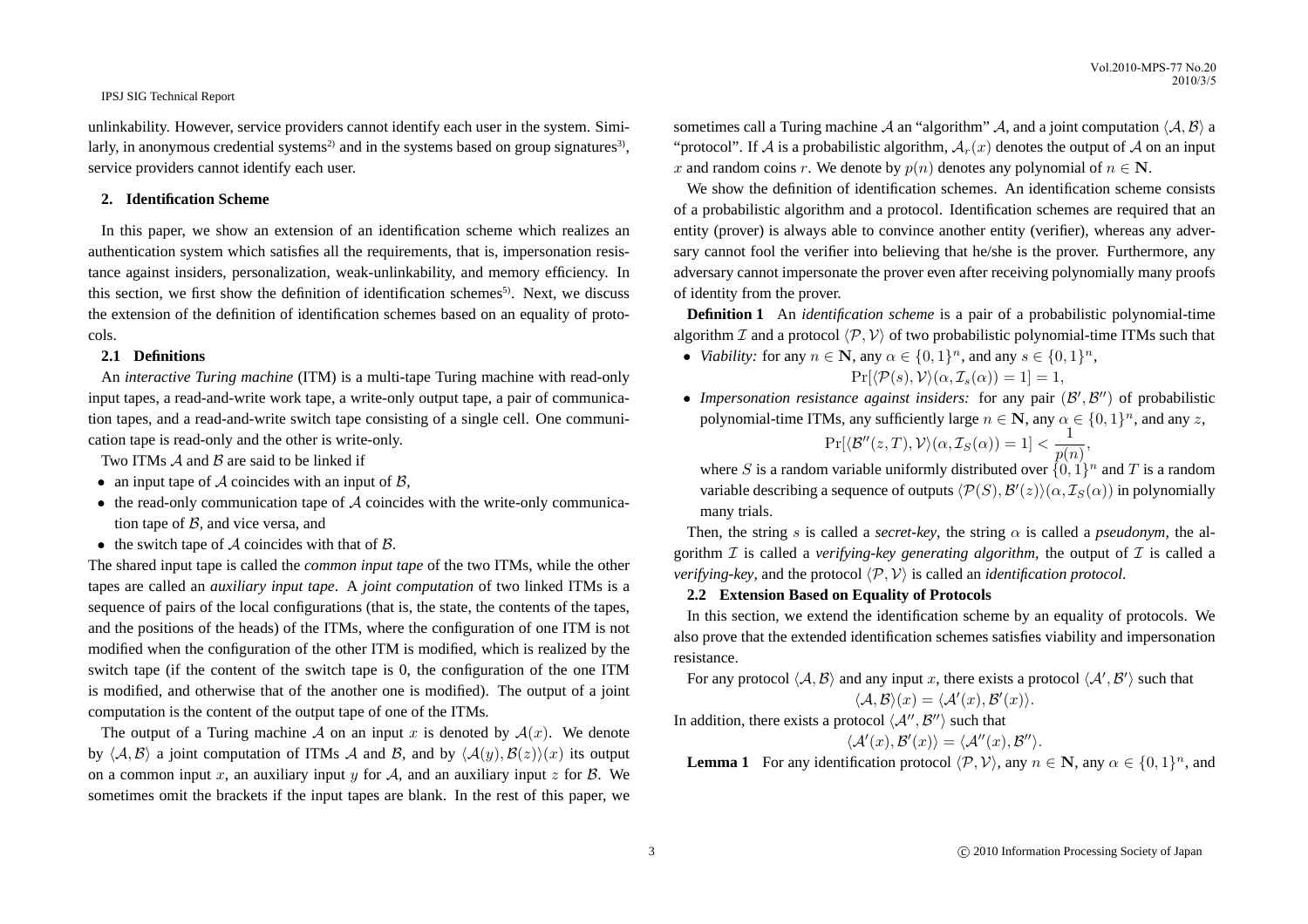any  $s \in \{0,1\}^n$ , there exists a protocol  $\langle \mathcal{P}', \mathcal{V}' \rangle$  such that

$$
\langle \mathcal{P}(s), \mathcal{V} \rangle(\alpha, \mathcal{I}_s(\alpha)) = \langle \mathcal{P}'(s, \alpha), \mathcal{V}' \rangle(\mathcal{I}_s(\alpha)).
$$

For instance, the protocol  $\langle \mathcal{P}', \mathcal{V}' \rangle$  in the previous lemma can be constructed from  $\langle \mathcal{P}, \mathcal{V} \rangle$  as follows:

- (1)  $\mathcal{P}'$  is an ITM which reads  $\alpha$  on the auxiliary input tape, writes  $\alpha$  in the write-only communication tape, and then behaves in the same manner as  $P$ .
- (2)  $V'$  is a modification of V, which reads  $\alpha$  on the read-only communication tape instead of reading  $\alpha$  on the common input tape.

The identification protocol  $\langle \mathcal{P}', \mathcal{V}' \rangle$  is called the *extended identification protocol* w.r.t.  $\langle \mathcal{P}, \mathcal{V} \rangle$ .

**Lemma 2** If  $(\mathcal{I}, \langle \mathcal{P}, \mathcal{V} \rangle)$  is an identification scheme and  $\langle \mathcal{P}', \mathcal{V}' \rangle$  is the extended identification protocol w.r.t.  $\langle \mathcal{P}, \mathcal{V} \rangle$ , the *extended identification scheme*  $(\mathcal{I}, \langle \mathcal{P}', \mathcal{V}' \rangle)$ satisfies the following property: for any pair  $(\mathcal{B}', \mathcal{B}'')$  of probabilistic polynomial-time ITMs, any sufficiently large  $n \in \mathbb{N}$ , any  $\alpha \in \{0, 1\}^n$ , and any z,

$$
\Pr[\langle \mathcal{B}''(z,T,\alpha), \mathcal{V}' \rangle(\mathcal{I}_S(\alpha)) = 1] < \frac{1}{p(n)},
$$

where S is a random variable uniformly distributed over  $\{0, 1\}^{n'}$  and T is a random variable describing a sequence of outputs  $\langle \mathcal{P}'(S), \mathcal{B}'(z) \rangle (\alpha, \mathcal{I}_S(\alpha))$  in polynomially many trials.

The proof can be found in the full-version of the paper.

The next theorem follows from Lemma 1 and Lemma 2.

**Theorem 1** If  $(\mathcal{I}, \langle \mathcal{P}, \mathcal{V} \rangle)$  is an identification scheme and  $\langle \mathcal{P}', \mathcal{V}' \rangle$  is the extended identification protocol w.r.t.  $\langle \mathcal{P}, \mathcal{V} \rangle$ , the extended identification scheme  $(\mathcal{I}, \langle \mathcal{P}', \mathcal{V}' \rangle)$ satisfies the following property:

- *Viability*: for any  $n \in \mathbb{N}$ , any  $\alpha \in \{0, 1\}^n$ , and any  $s \in \{0, 1\}^n$ ,  $Pr[\langle \mathcal{P}'(s, \alpha), \mathcal{V}' \rangle(\mathcal{I}_s(\alpha)) = 1] = 1,$
- Impersonation resistance against insiders: for any pair  $(\mathcal{B}', \mathcal{B}'')$  of probabilistic polynomial-time ITMs, any sufficiently large  $n \in \mathbb{N}$ , any  $\alpha \in \{0, 1\}^n$ , and any z,

$$
\Pr[\langle \mathcal{B}''(z,T), \mathcal{V}' \rangle(\mathcal{I}_S(\alpha)) = 1] < \frac{1}{p(n)},
$$

where S is a random variable uniformly distributed over  $\{0, 1\}^n$  and T is a random variable describing a sequence of outputs  $\langle \mathcal{P}'(S), \mathcal{B}'(z) \rangle (\alpha, \mathcal{I}_S(\alpha))$  in polynomially many trials.

# **3. Extension of Identification Scheme for Multi-Service Environment and Weak-unlinkability**

In this section, we define identification schemes in multi-service environment by extending Definition 1. The key is the use of a set of functions that map strings to strings. We also formalize the property of *weak-unlinkability*.

# **3.1 Extension of Identification Scheme for Multi-Service Environment**

In order to describe identification schemes in multi-service environment, we introduce *user IDs* and *service IDs*. A user ID and a service ID are n-bit strings corresponding uniquely to users and service providers, respectively. We consider a set of functions that map strings which indicate service IDs to strings which indicate pseudonyms or secretkeys. For ease of explanation, we consider only length-preserving functions. Let  $F$  and G be multi-sets of functions mapping *n*-bit strings to *n*-bit strings and  $|F| = |G| = 2^n$ . The sets F and G are indexed by *n*-bit strings. We denote that  $F = \{f_x : \{0,1\}^n \to \mathbb{R}\}$  $\{0,1\}^n\}_{x\in\{0,1\}^n}$  and  $G = \{g_y: \{0,1\}^n \to \{0,1\}^n\}_{y\in\{0,1\}^n}$ . Here the indice x and  $y$  indicate user IDs. The preimages of functions belonging to  $F$  and  $G$  indicate a set of service IDs. The mapping of functions belonging to  $F$  indicates a set of secret-keys and that of functions belonging to  $G$  indicates a set of pseudonyms. That is, for any user ID a and any service ID b,  $f_a(b)$  and  $g_a(b)$  denote the secret-key and the pseudonym corresponding to the pair  $(a, b)$ , respectively.

Then, we define *identification schemes in multi-service environment*, which is a quadruplet of a verifying-key generating algorithm  $\mathcal{I}$ , an identification protocol  $\langle \mathcal{P}, \mathcal{V} \rangle$ and multi-sets  $F$  and  $G$  of functions. An identification scheme in multi-service environment is constructed by replacing a secret-key s and a pseudonym  $\alpha$  in Definition 1 with  $f_a(b)$  and  $g_a(b)$ , respectively. An identification scheme in multi-service environment clearly satisfies the property of viability in Definition 1.

# **3.2 Weak-unlinkability**

We define the property concerning privacy protection, which is called *weakunlinkability*. Informally, this property means that it is difficult for any adversaries to determine whether two pseudonyms (and secret-keys) for distinct service IDs are generated from the same user ID or not. We define this property as follows:

**Definition 2** An identification scheme in multi-service environment  $(\mathcal{I}, \langle \mathcal{P}, \mathcal{V} \rangle, F, G)$ has *weak-unlinkability* if for any probabilistic polynomial-time algorithm A, any suffi-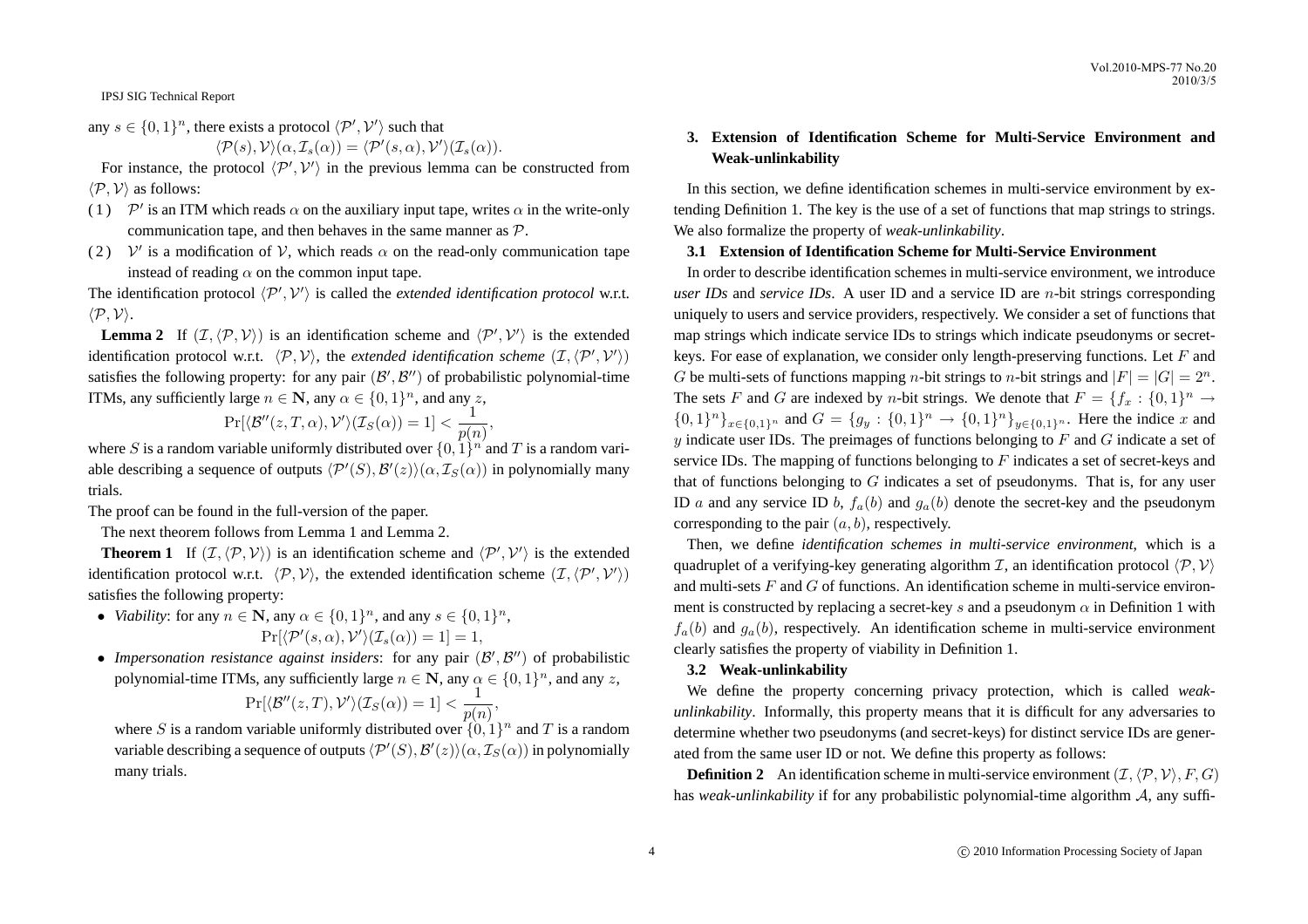ciently large  $n \in \mathbb{N}$ , and any  $b \neq b' \in \{0, 1\}^n$ ,

$$
\Pr[\mathcal{A}(g_U(b), g_U(b')) = 1] - \Pr[\mathcal{A}(g_U(b), g_W(b'))] = 1 | < \frac{1}{p(n)}
$$

and

$$
|\Pr[\mathcal{A}(\mathcal{I}_{f_U(b)}(g_U(b)), \mathcal{I}_{f_U(b')}(g_U(b')))] = 1]
$$
  
- 
$$
|\Pr[\mathcal{A}(\mathcal{I}_{f_U(b)}(g_U(b)), \mathcal{I}_{f_W(b')}(g_W(b')))] = 1]| < \frac{1}{p(n)}
$$

where  $U$  and  $W$  are random variables independently and uniformly distributed over  ${0,1}^n$ .

As an example of "linkable" schemes, we consider an identification scheme in multiservice environment in which the same secret-key and pseudonym (we assume they are unique for each user ID) are used for all the service providers. That is, we assume that for any  $a \in \{0,1\}^n$  and any  $b, b' \in \{0,1\}^n$ ,  $f_a(b) = f_a(b')$  and  $g_a(b) = g_a(b')$ . In this scheme, it is trivial to check whether two pseudonyms for distinct service providers are related to the same user. If an algorithm  $A'$  outputs 1 if the first input equals the second input, and outputs 0 otherwise, it then holds that  $Pr[\mathcal{A}'(g_U(b), g_U(b')) = 1] = 1$ and  $Pr[\mathcal{A}'(g_U(b), g_W(b')) = 1] < 1/p(n)$ . Hence this scheme does not have weakunlinkability.

# **4. Identification Scheme Achieving Impersonation Resistance, Unlinkability, Memory Efficiency, and Personalization**

In this section, we modify an identification scheme in multi-service environment which realizes an authentication system which satisfies impersonation resistance against insiders, weak-unlinkability, memory efficiency on auxiliary input tape, and personalization by using pseudorandom functions $\epsilon^{6}$ . In the authentication system, a user behaves according to the one ITM in the protocol of the modified identification scheme and a service provider behaves according to the other ITM.

#### **4.1 Proposed Scheme**

We explain the overview of our proposed scheme. Assume that each user stores two functions to generate his/her pseudonyms and secret-key. First, after receiving a service ID, a user generates the pair of the pseudonym and the secret-key with the service ID and his/her functions. Next, the user and the corresponding service provider follow an identification protocol. In order to evaluate our scheme, we further modify the definition of identification schemes.

# **4.1.1 Re-extended Identification Scheme**

For any function f, let  $\langle f \rangle$  be the description of an algorithm which on an input x returns  $f(x)$ . Then we assume any Turing machine can execute the algorithm which compute f if the machine is given the description  $\langle f \rangle$ . If  $\langle \mathcal{P}, \mathcal{V} \rangle$  is an identification protocol and  $\langle P', V' \rangle$  is the extended identification protocol w.r.t.  $\langle P, V \rangle$ , *the re-extended identification protocol*  $\langle \mathcal{P}'', \mathcal{V}' \rangle$  w.r.t.  $\langle \mathcal{P}, \mathcal{V} \rangle$  is constructed as follows:

•  $\mathcal{P}''$  is an ITM which first reads  $\langle f_a \rangle$  and  $\langle g_a \rangle$  on the auxiliary input tape. After reading b on the common input tape,  $\mathcal{P}''$  computes  $f_a(b)$  and  $g_a(b)$ . Next,  $\mathcal{P}''$  reads  $f_a(b)$  and  $g_a(b)$  instead of reading the auxiliary input s,  $\alpha$  of  $\mathcal{P}'$ , and then behaves in the same manner as  $P'$ .

A *re-extended identification scheme* is a quadruplet of a verifying-key generating algorithm  $\mathcal{I}$ , a re-extended identification protocol  $\langle \mathcal{P}'' , \mathcal{V}' \rangle$ , and sets of functions  $F$  and  $G$ . Our identification scheme is the re-extended identification scheme where  $F$  and  $G$  are pseudorandom functions. In what follows, we prove that our identification scheme satisfies impersonation resistance against insiders, weak-unlinkability, memory efficiency on auxiliary input tape, and personalization.

#### **4.1.2 Pseudorandom Functions**

A *pseudorandom function* is a multi-set of functions that map strings to strings and cannot be distinguished from a truly random function.

An *oracle machine* is a Turing machine with an additional tape, called the oracle tape, and two special states, called oracle invocation and oracle appeared. For configurations with states different from oracle invocation, the next configuration is defined as usual. Let  $\gamma$  be a configuration in which the state is oracle invocation, the oracle is a function f, and the contents of the oracle tape is q. Then the configuration following  $\gamma$  is identical to  $\gamma$ , except that the state is oracle appeared, and the content of the oracle tape is  $f(q)$ . For any oracle machine M and function f, let  $\mathcal{M}^f$  denote the output of M when given access to the oracle f. The string q is called  $\mathcal{M}'s$  query and  $f(q)$  is called the *oracle reply*.

**Definition 3** A multi-set  $F = \{f_x : \{0, 1\}^n \to \{0, 1\}^n\}_{x \in \{0, 1\}^n}$  is called a *pseudorandom function*, if for any probabilistic polynomial-time oracle machine M, and any sufficiently large  $n \in \mathbb{N}$ ,

$$
|\Pr[\mathcal{M}^{fv}(1^n) = 1] - \Pr[\mathcal{M}^H(1^n) = 1]| < \frac{1}{p(n)},
$$

,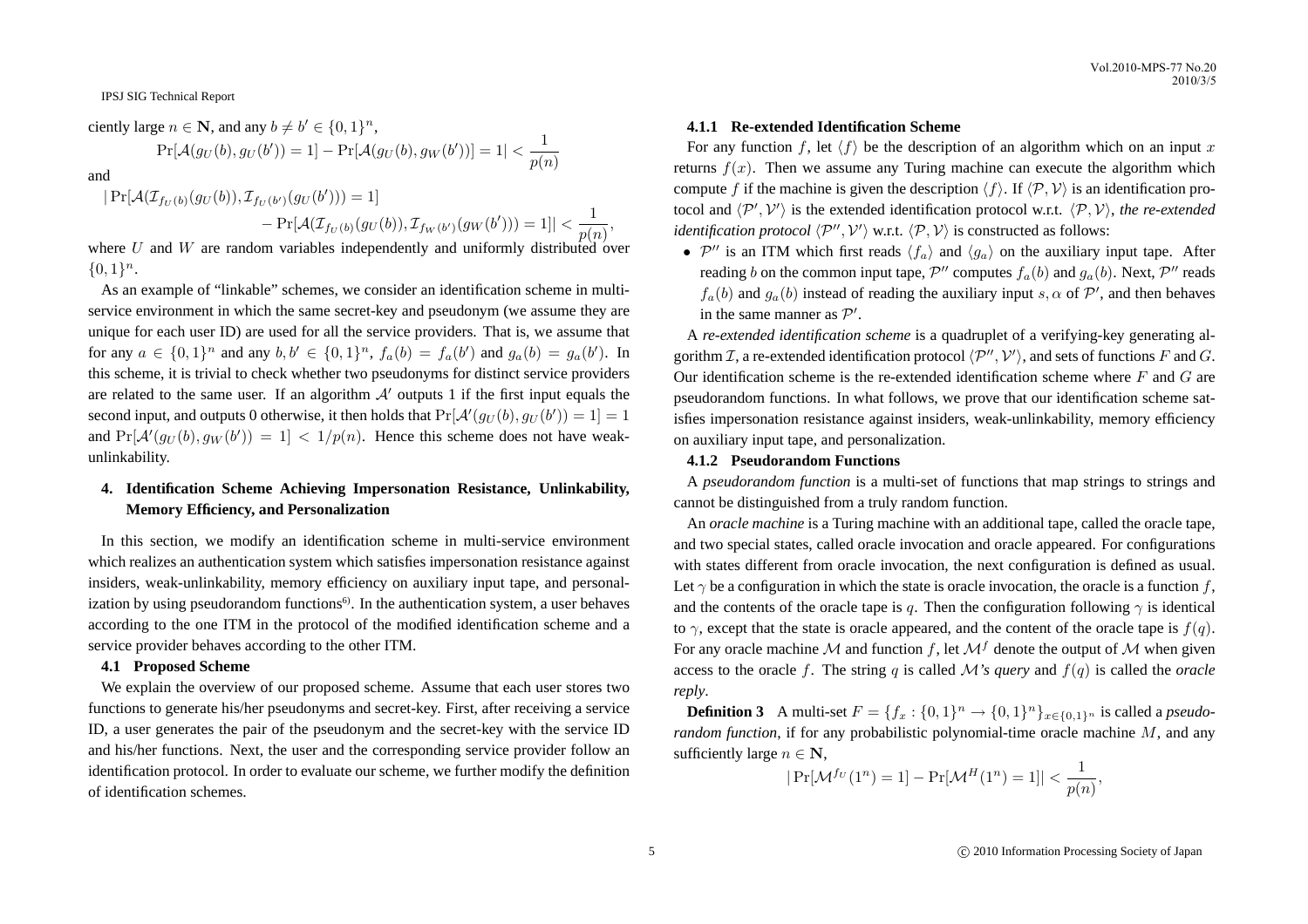where U is a random variable uniformly distributed over  $\{0,1\}^n$  and H is a random variable uniformly distributed over all functions from  $\{0, 1\}^n$  to  $\{0, 1\}^n$ .

The following three lemmas are used to prove the impersonation resistance and weakunlinkability of our identification scheme. The next lemma follows from Definition 3.

**Lemma 3** For any pseudorandom functions F, any  $b \in \{0, 1\}^n$ , any probabilistic polynomial-time algorithm A, and any  $x \in \{0,1\}^n$ ,

$$
|\Pr[\mathcal{A}(f_U(b), x) = 1] - \Pr[\mathcal{A}(W, x) = 1]| < \frac{1}{p(n)}
$$

where U and W are random variables independently and uniformly distributed over  ${0,1}<sup>n</sup>$ .

The proof can be found in the full-version of the paper.

The following lemma can be shown similarly to Lemma 3.

**Lemma 4** For any pseudorandom function F, any  $b \in \{0, 1\}^n$ , any probabilistic polynomial-time algorithm  $A, B$ , and any  $x \in \{0, 1\}^n$ ,

$$
|\Pr[\mathcal{A}(\mathcal{B}(f_U(b),x)) = 1] - \Pr[\mathcal{A}(\mathcal{B}(W,x)) = 1]| < \frac{1}{p(n)},
$$

where U and W are random variables independently and uniformly distributed over  ${0,1}^n$ .

The following lemma can be shown similarly to Lemma 4 since any joint computation can be simulated by a probabilistic polynomial-time algorithm.

**Lemma 5** For any pseudorandom functions F and G, any  $b \in \{0, 1\}^n$ , any probabilistic polynomial-time algorithm A, any protocol  $\langle B, C \rangle$  of probabilistic polynomialtime ITMs, and any  $x \in \{0, 1\}^n$ ,

 $|\Pr[\mathcal{A}(\langle \mathcal{B}(f_U (b), x), \mathcal{C} \rangle(g_U (b), y)) = 1]$ 

 $-\Pr[\mathcal{A}(\langle \mathcal{B}(W,x), \mathcal{C} \rangle(X, y)) = 1] < \frac{1}{\sqrt{2}}$  $\frac{1}{p(n)},$ 

where  $U, W$ , and  $X$  are random variables independently and uniformly distributed over  ${0,1}^n$ .

#### **4.2 Evaluation of Impersonation Resistance**

In this section, we prove that our proposed scheme using pseudorandom functions as F and G satisfies impersonation resistance against insiders.

First, we prove that the identification scheme in multi-service environment with pseudorandom functions has impersonation resistance against insiders.

**Theorem 2** If F and G are pseudorandom functions, for any identification scheme

in multi-service environment  $(\mathcal{I}, \langle \mathcal{P}, \mathcal{V} \rangle, F, G)$ , any pair  $(\mathcal{B}', \mathcal{B}'')$  of probabilistic polynomial-time ITMs, any sufficiently large  $n \in \mathbb{N}$ , any  $b \in \{0, 1\}^n$ , and any z,

 $\Pr[\langle \mathcal{B}''(z, T'), \mathcal{V} \rangle(g_U(b), \mathcal{I}_{fv(b)}(g_U(b))) = 1] < \frac{1}{\gamma(s)}$  $\frac{1}{p(n)},$ 

where U is a random variable uniformly distributed over  $\{0,1\}^{\hat{n}}$  and T' is a random variable describing a sequence of outputs  $\langle \mathcal{P}(f_U(b)), \mathcal{B}'(z) \rangle (g_U(b), \mathcal{I}_{f_U(b)}(g_U(b)))$  in polynomially many trials.

The proof can be found in the full-version of the paper. In the case where the common tape includes  $b$  in addition, it can be proved that the scheme has impersonation resistance against insiders.

The next theorem follows from Theorem 1 and Theorem 2.

**Theorem 3** If F and G are pseudorandom functions, then any re-extended identification scheme  $(\mathcal{I}, \langle \mathcal{P}'', \mathcal{V}' \rangle, F, G)$  satisfies the following properties:

- *Viability*: for any  $n \in \mathbb{N}$ , any  $a \in \{0, 1\}^n$  and any  $b \in \{0, 1\}^n$ ,  $\Pr[\langle \mathcal{P}''(\langle f_a \rangle, \langle g_a \rangle), \mathcal{V}' \rangle (b, \mathcal{I}_{f_a(b)}(g_a(b))) = 1] = 1,$
- Impersonation resistance against insiders: for any pair  $(\mathcal{B}', \mathcal{B}'')$  of probabilistic polynomial-time ITMs, any sufficiently large  $n \in \mathbb{N}$ , any  $b \in \{0, 1\}^n$  and any z,

 $\Pr[\langle \mathcal{B}''(z, T'), \mathcal{V}' \rangle (b, \mathcal{I}_{f_U(b)}(g_U(b))) = 1] < \frac{1}{\gamma(s)}$  $\frac{1}{p(n)},$ 

where U is a random variable uniformly distributed over  $\{0,1\}^n$  and T' is a random variable describing a sequence of outputs  $\langle \mathcal{P}''(\langle f_a \rangle, \langle g_a \rangle), \mathcal{B}'(z) \rangle (b, \mathcal{I}_{f_U(b)}(g_U(b)))$ in polynomially many trials.

# **4.3 Evaluation of Weak-unlinkability**

In this section, we prove that our proposed identification schemes satisfies weakunlinkability.

**Theorem 4** If F and G are pseudorandom functions, then any re-extended identification scheme  $(\mathcal{I}, \langle \mathcal{P}'', \mathcal{V}' \rangle, F, G)$  has weak-unlinkability.

The proof can be found in the full-version of the paper.

# **4.4 Memory Efficiency on Auxiliary Input Tape**

In our authentication system, a user behaves according to the one ITM  $\mathcal{P}''$  in a reextending identification scheme. Assuming that smart cards are used for authentication in our system, the auxiliary input tape of  $\mathcal{P}''$  of our proposed identification scheme corresponds to the memory of each smart card in our authentication system. The memory efficiency on auxiliary input tape of identification schemes is defined as follows: